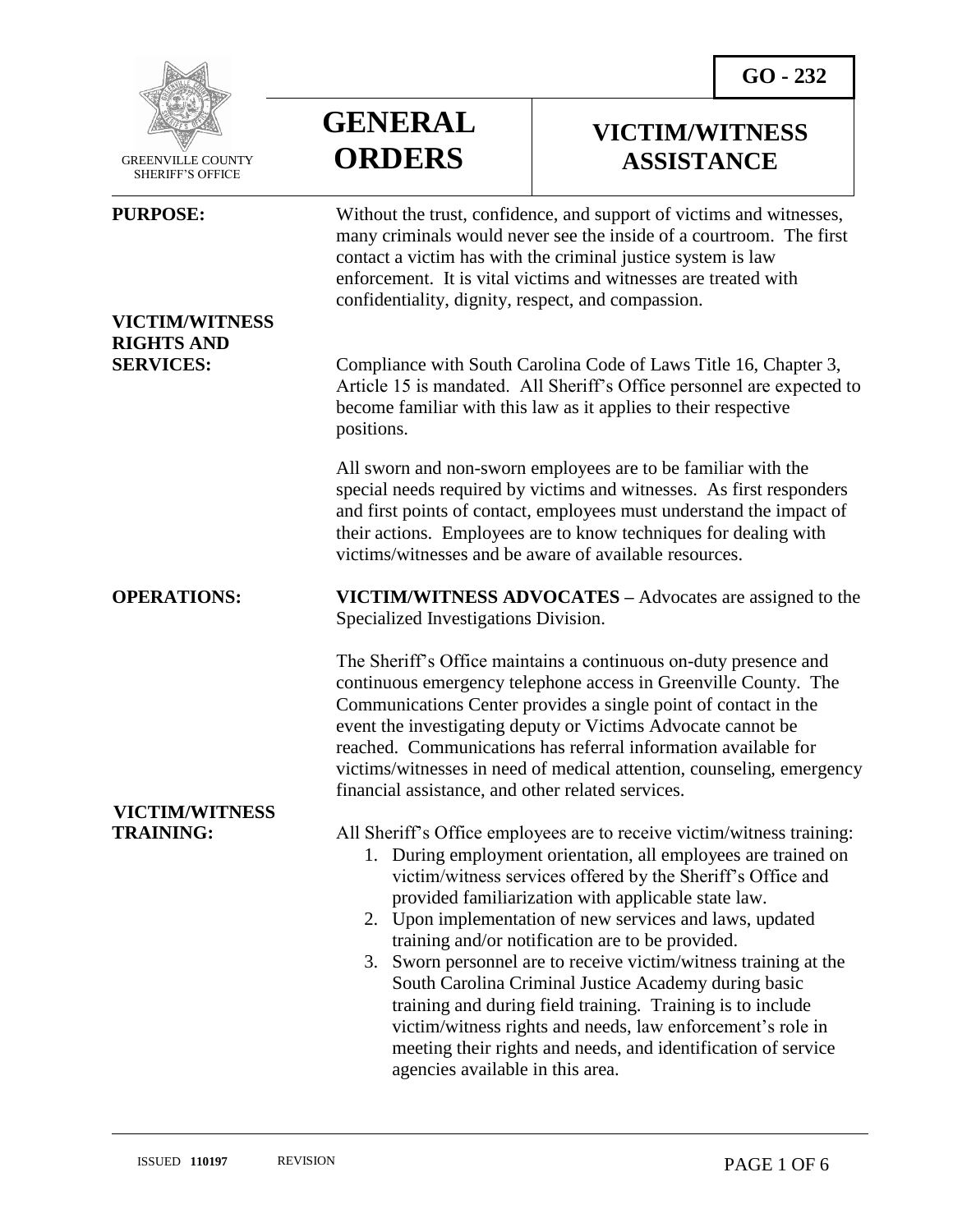| <b>VICTIM/WITNESS</b>   |                                                                                                                                          |
|-------------------------|------------------------------------------------------------------------------------------------------------------------------------------|
| <b>ADVOCATES:</b>       | <b>Advocate Responsibilities -</b>                                                                                                       |
|                         | 1. Design, implementation and coordination of state laws                                                                                 |
|                         | governing victim/witness services.                                                                                                       |
|                         | 2. Inform Sheriff's Office employees on proper first response                                                                            |
|                         | techniques.                                                                                                                              |
|                         | 3. Serve as liaison for employees or volunteers who may be                                                                               |
|                         | directly involved in victim/witness services.                                                                                            |
|                         | 4. Respond to victim/witness needs as required by the Sheriff's                                                                          |
|                         | Office.                                                                                                                                  |
|                         | 5. Follow-up with victims/witnesses of crimes involving serious                                                                          |
|                         | physical trauma.                                                                                                                         |
|                         | 6. Assist victims/witnesses with inquiries concerning their cases.                                                                       |
| <b>VICTIM SERVICES:</b> | Deputies are to answer all questions asked by victims and witnesses to                                                                   |
|                         | the best of their ability. Deputies will also explain the procedures                                                                     |
|                         | involved in case prosecution and the role of the victim/ witness<br>advocates. Victim Advocates may be contacted for incidents requiring |
|                         | special assistance.                                                                                                                      |
|                         |                                                                                                                                          |
|                         | When necessary, a victim advocate will assist victims' with victim                                                                       |
|                         | compensation or intervene on their behalf with creditors or                                                                              |
|                         | employers. $[\$16-3-1520(c)]$ If an incident does not meet the                                                                           |
|                         | requirements of state law and a deputy believes a victim/witness                                                                         |
|                         |                                                                                                                                          |
|                         | should have services, they are to provide the victim with a service                                                                      |
|                         | pamphlet and contact a Victim Advocate as soon as practical                                                                              |
|                         | depending on the nature of the incident.                                                                                                 |
| <b>SERVICES DUE TO</b>  |                                                                                                                                          |
| <b>SEVERE CRIMES:</b>   | Victims/witnesses of unusually severe crimes may require additional                                                                      |
|                         | services during the preliminary or follow-up investigation. This is                                                                      |
|                         | primarily the responsibility of a Victim Advocate, but all deputies are                                                                  |
|                         | required to assist, if necessary. Additional assistance may include:                                                                     |
|                         | Re-contacting the victim/witness periodically to determine if<br>$\bullet$                                                               |
|                         | their needs are being met.                                                                                                               |
|                         | Scheduling line-ups, interviews, or any other required<br>$\bullet$                                                                      |
|                         | appearances should be as convenient as possible for the                                                                                  |
|                         | victim/witness and transportation provided, if necessary.                                                                                |
|                         | Returning recovered or seized property to victims/witnesses as<br>$\bullet$                                                              |
|                         | quickly as possible. $[§16-3-1545(E)]$                                                                                                   |
| <b>VICTIM/WITNESS</b>   |                                                                                                                                          |
| <b>REFERRALS:</b>       | Victim/Witness Advocates are to work closely with other agencies                                                                         |
|                         | providing services to victims/witnesses. Sheriff's Office initiated                                                                      |
|                         | assistance is to continue until such time it is determined assistance is                                                                 |
|                         | no longer necessary or the situation could be better served by another                                                                   |
|                         | service oriented agency.                                                                                                                 |
|                         |                                                                                                                                          |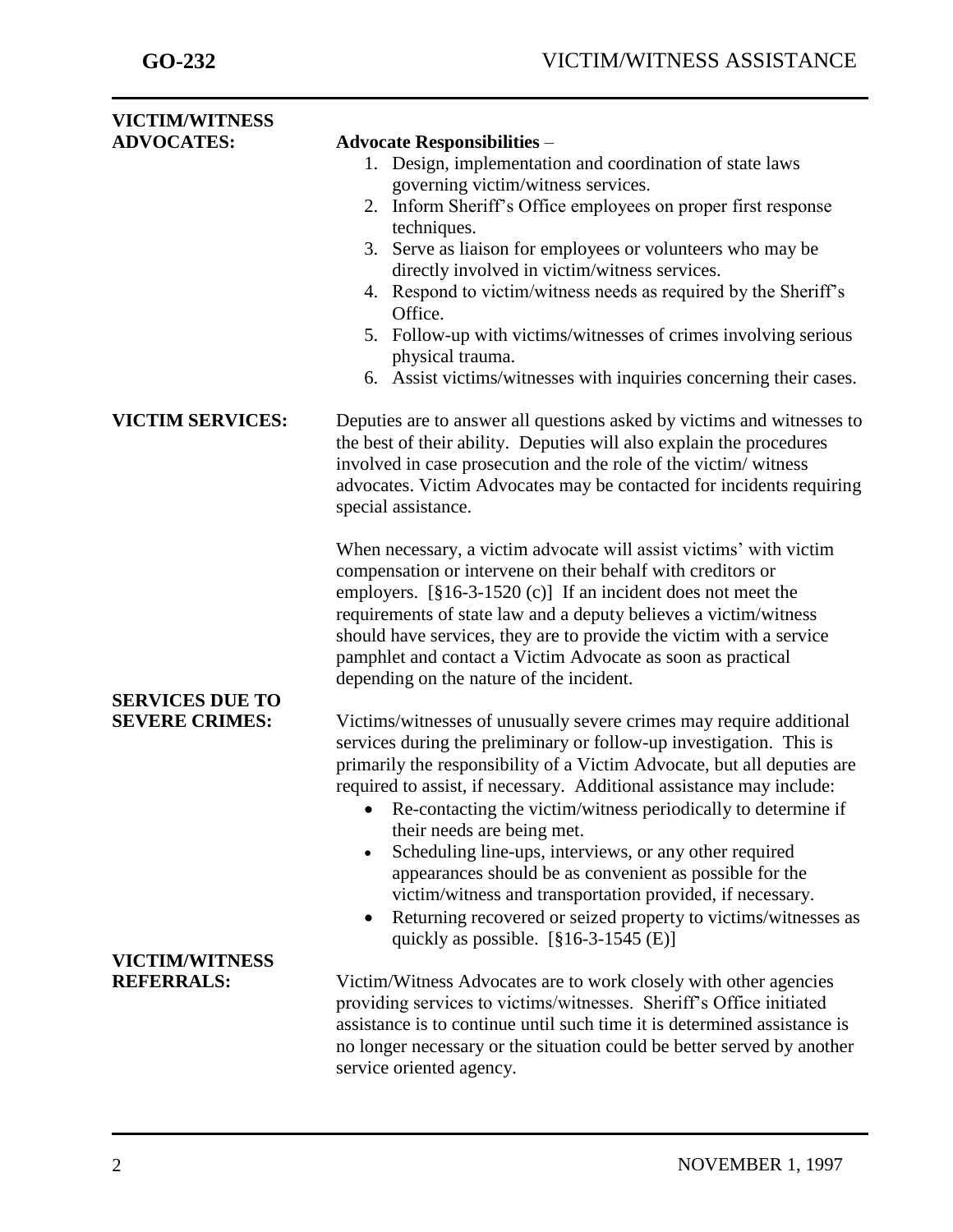j

Victim Advocates must ensure all applicable state laws are complied with prior to and after referral is made or before assistance is stopped. Examples of service oriented agencies or groups are:

- Thirteenth Judicial Circuit Solicitor's Office of Victims Witness Assistance.
- Julie Valentine Center.
- S. C. Department of Social Services.
- Safe Harbor.
- Council for the Prevention of Child Abuse.

It is imperative accurate information is maintained in order to make proper referrals. To this end, victim advocates are to maintain good working relationships with other service providers and strive to improve multi-agency coordination of services. The media is a valuable resource for keeping the public informed as to the rights of and services available to victims and witnesses.

# **THREATS AGAINST**

**VICTIM/WITNESS**

**VICTIM/WITNESS:** In the event of victims/witnesses receiving threats or expressing a recognizable basis for fearing intimidation or further victimization, the Sheriff's Office is to provide assistance as determined necessary for the situation. The victim/witness is to be protected by any and all means, including transportation to and from court and protection at court (South Carolina Code of Laws §16-3-1525 (G)). Actions are coordinated through the victims advocate or the advocate's supervisor. The level of assistance is determined by the nature of the case, the degree of danger, and available resources. Assistance rendered may range from protective custody to simple verbal reassurance. Other options may include:

- Neighbors, friends, and relatives willing to assist.
- Extra patrol or surveillance.

If the Sheriff's Office becomes aware of danger to a victim/witness, an attempt will be made to contact and alert the victim/witness. If the victim/witness is in another jurisdiction, the appropriate law enforcement agency will be notified.

**ASSISTANCE FORM:** During preliminary investigations of incidents involving any violent crime, damage or theft loss in excess of \$1,000, deputies are to provide all victims, including business owners and/or representatives with a Victim/Witness Assistance Form**.** The form outlines victim rights and responsibilities. There is a section on the form for the victim to sign indicating if he/she wishes to be present at the bond hearing and/or be informed of all court proceedings.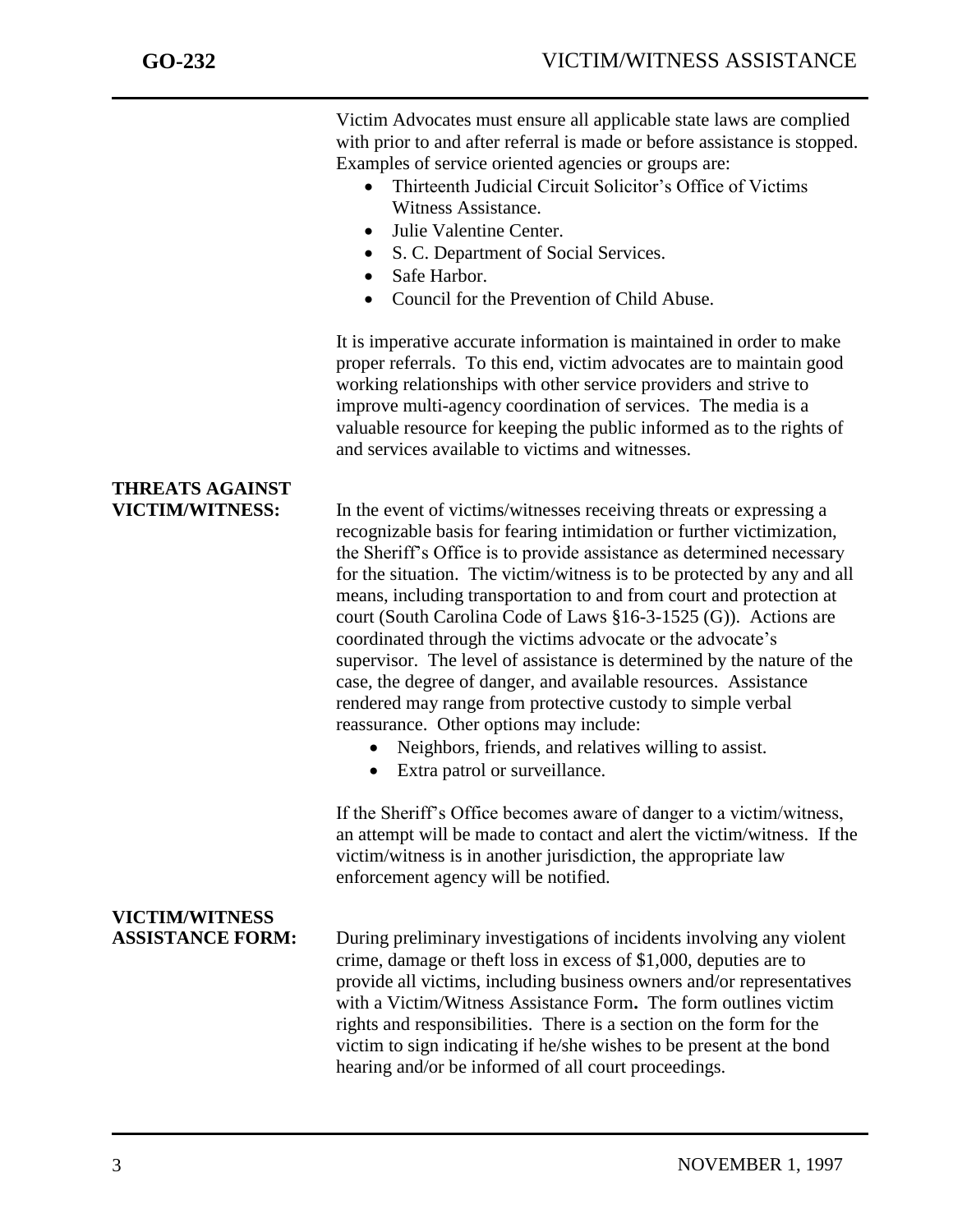j

As determined by the nature of the incident, the Victims Advocate may be summoned to the crime scene to assist with victim/witness services.

The Victim/Witness Assistance Form is in a multi-copy format: white, yellow, pink, green, and blue carbon copies. The following outlines distribution of each copy:

- 1. The victim is given the yellow copy
- 2. The white copy is sent to Records.
- 3. The pink copy is in Spanish and is given to Hispanic victims.
- 4. When an arrest is immediate, the green copy is to be attached to the warrant or state ticket. The Blue copy is given to the Detention Center if the detainee is placed into detention.
- 5. When a detainee is not booked into Detention, the blue copy goes to Records with *NOT IN DETENTION* written at the top of the form.
- 6. If arrest is not immediate and no warrant is signed, the green and blue copies are to be sent to Records where they will remain on file until a warrant is signed. When a warrant is signed, the deputy responsible for obtaining the warrant is to retrieve the blue and green copies from Records, and attach both copies to the warrant. A deputy serving a warrant is to detach the blue copy from the warrant and give it to Detention, if the detainee is booked into jail. If the detainee is not placed into Detention, the deputy is to return the blue copy to Records with *NOT IN DETENTION* written at the top of the form.
- 7. Pursuant to SC Code of Laws § 16-3-1525, the reporting deputy is to obtain the best possible address and telephone information for the victim due to the fact that the victim will have to be notified when the warrant is served. If blue and green copies are not attached to a warrant, they should be retrieved from Records and attached.

When the arrest warrant is served, the arresting deputy will notify the victim. If the arrestee is booked into jail, the blue copy will be given to Detention. The green copy will remain attached to the warrant. If the detainee is not placed into Detention, the deputy is to return the blue copy to Records with *NOT IN DETENTION* written at the top of the form.

# **TELEPHONE**

**REPORTS:** When an incident report is taken by telephone and the offense is applicable according to South Carolina law, the victim will be mailed the Victim/Witness Assistance Form by the Victim Advocates.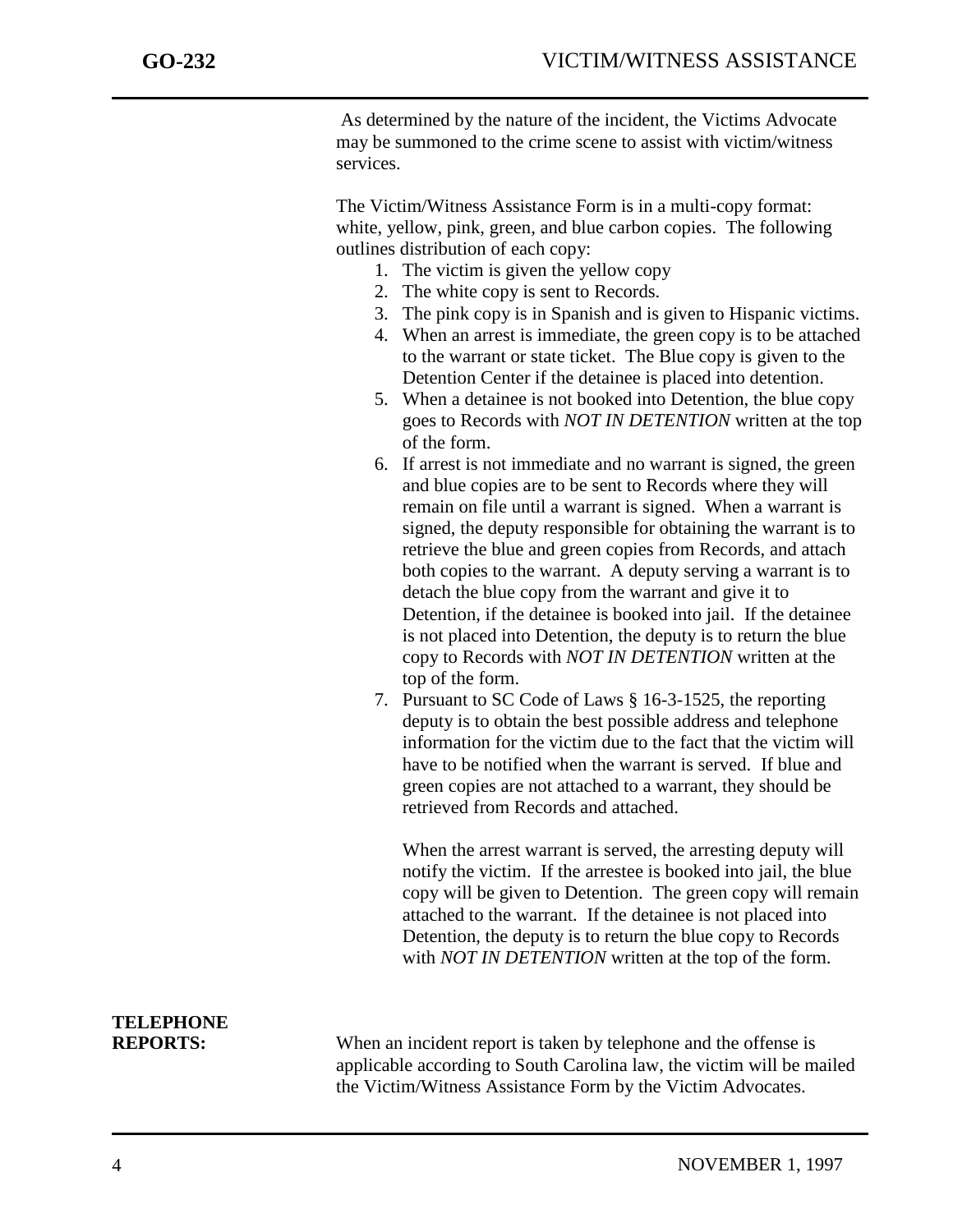| <b>INCIDENT REPORTS</b><br><b>FOR CRIME VICTIMS:</b> | <b>SOUTH CAROLINA CODE OF LAWS §16-3-1520 entitles</b><br>victims of crimes against persons or property crimes where a person is<br>a victim a free copy of their incident report.<br><b>NOTE</b> - §16-3-1520 does apply to incidents such as shoplifting,<br>fraudulent checks, traffic accidents or drug violations.                                                                                                                                                                                                                                                                                                                                                                                                                                                                                                                                                                                                                                                                                                                                                                                                                                                                                                                                                                                                                                                                                                                                                                                                                                                                                                                                                                                                                                                                                   |
|------------------------------------------------------|-----------------------------------------------------------------------------------------------------------------------------------------------------------------------------------------------------------------------------------------------------------------------------------------------------------------------------------------------------------------------------------------------------------------------------------------------------------------------------------------------------------------------------------------------------------------------------------------------------------------------------------------------------------------------------------------------------------------------------------------------------------------------------------------------------------------------------------------------------------------------------------------------------------------------------------------------------------------------------------------------------------------------------------------------------------------------------------------------------------------------------------------------------------------------------------------------------------------------------------------------------------------------------------------------------------------------------------------------------------------------------------------------------------------------------------------------------------------------------------------------------------------------------------------------------------------------------------------------------------------------------------------------------------------------------------------------------------------------------------------------------------------------------------------------------------|
|                                                      | The following procedures apply to compliance with $§16-3-1520$ :<br>1. To prevent the release of sensitive information, normally only<br>the initial incident report will be released.<br>2. Supplemental reports are released only when those reports<br>contain information, such as additional stolen property,<br>recovered property, or similar information.<br>3. Deputies are to ensure that investigative details or sensitive<br>information is not contained in the original incident report.<br>This includes supplemental report forms marked as a page of<br>the original incident report.<br>4. Sensitive information and investigative details should go on<br>pages marked as supplemental report.<br>Names of uncharged suspects and witnesses, as well as their<br>5.<br>addresses, phone numbers and other identifying information is<br>to be blacked-out before releasing the report.<br>6. Upon the request of the investigating deputy, other sensitive<br>information is to be blacked-out before a report is released.<br>The victim is to receive one report free-of-charge. Additional<br>7.<br>reports will be free of charge only when new information is<br>added, such as additional stolen property.<br>8. A fee will be charged for duplicate copies.<br>Report copies are to be provided when reasonably available,<br>9.<br>usually after 48-hours to process into the records management<br>system.<br>10. To obtain a copy of a report, the victim must present a photo<br>ID to the Public Records section at the Law Enforcement<br>Center, between the hours of 08:30 and 17:00, Monday<br>through Friday. An exception to this would be when the<br>victim is incapacitated or underage and the report will be<br>released to a person designated by the victim. |
|                                                      | NOTE - Death investigation, criminal sexual conduct, and armed<br>robbery reports will not be released without prior approval from<br>the investigator working the case or an investigative supervisor.                                                                                                                                                                                                                                                                                                                                                                                                                                                                                                                                                                                                                                                                                                                                                                                                                                                                                                                                                                                                                                                                                                                                                                                                                                                                                                                                                                                                                                                                                                                                                                                                   |
| <b>VICTIM/WITNESS</b><br><b>NOTIFICATIONS:</b>       | Victims and witnesses are to be immediately notified about arrests or<br>custody changes of defendants, including juveniles. (§16-3-1525,<br>$$16-3-1530)$                                                                                                                                                                                                                                                                                                                                                                                                                                                                                                                                                                                                                                                                                                                                                                                                                                                                                                                                                                                                                                                                                                                                                                                                                                                                                                                                                                                                                                                                                                                                                                                                                                                |